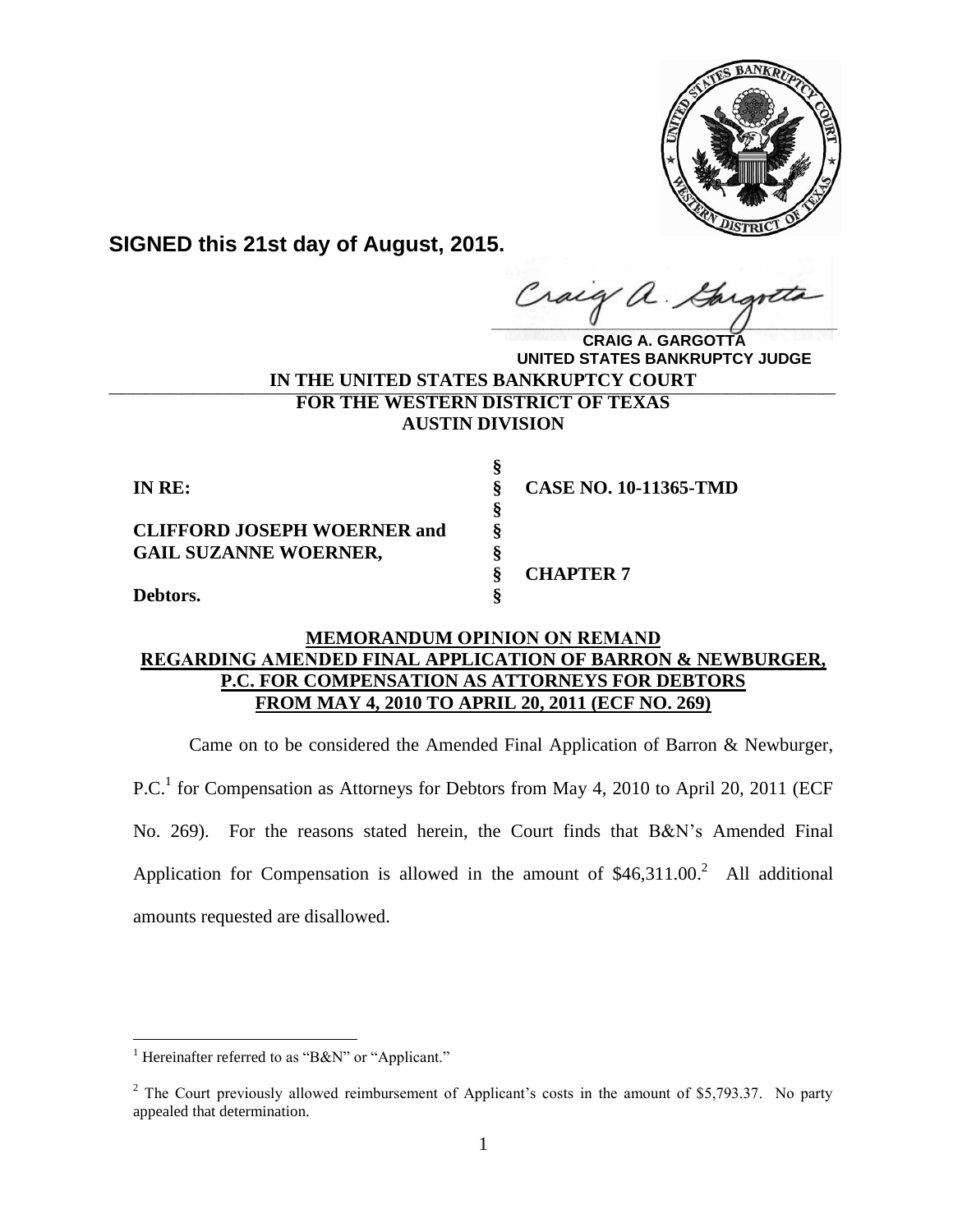### **PROCEDURAL BACKGROUND**

This matter is before the Court upon remand by the Fifth Circuit Court of Appeals of B&N's Amended Final Application for Compensation to this Court (ECF No. 269).<sup>3</sup> This matter has proceeded through appeals in the District Court, a Fifth Circuit panel, and a Fifth Circuit en banc consideration. The Fifth Circuit remanded the matter to this Court after concluding that its prior precedent in *In re Pro-Snax Distributors, Inc.*, 157 F.3d 414 (5th Cir. 1998), is no longer controlling law in this circuit. In *Pro-Snax*, a Fifth Circuit panel found that, for legal services to be compensable under 11 U.S.C.  $\S$  330 (2012)<sup>4</sup>, a fee applicant must prove that the service resulted in an "identifiable, tangible, and material benefit to the estate." *Id*. at 426. In en banc consideration of the instant case, the circuit has now found that an award of fees must be evaluated as to whether the fees for services "were reasonable at the time" performed. *Barron & Newburger, P.C. v. Texas Skyline, Ltd. (In re*  Woerner), 783 F.3d 266, 277 (5th Cir. 2015) (en banc).<sup>5</sup> Previously, this Court denied the majority of B&N's amended fee application because it found that B&N's legal services had not resulted in a material benefit to the estate. Given the circuit's new holding that bankruptcy courts must examine fee awards under the paradigm of whether the services rendered were reasonable at the time performed, the circuit directed this Court to re-examine its fee determination under the new standard. *Id*.

A discussion of the procedural history of this case is instructive for purposes of understanding why this Court made its original ruling on B&N's amended fee application

<sup>&</sup>lt;sup>3</sup> See ECF No. 421 (Fifth Circuit Court of Appeals Judgment on Rehearing En Banc); ECF No. 422 (District Court Order Remanding Case to Bankruptcy Court).

<sup>4</sup> References herein are to the Bankruptcy Code, 11 U.S.C. § *et seq*, unless otherwise noted.

<sup>&</sup>lt;sup>5</sup> For clarity, citations to the Fifth Circuit's en banc decision in this case shall be referred to as "En Banc Decision."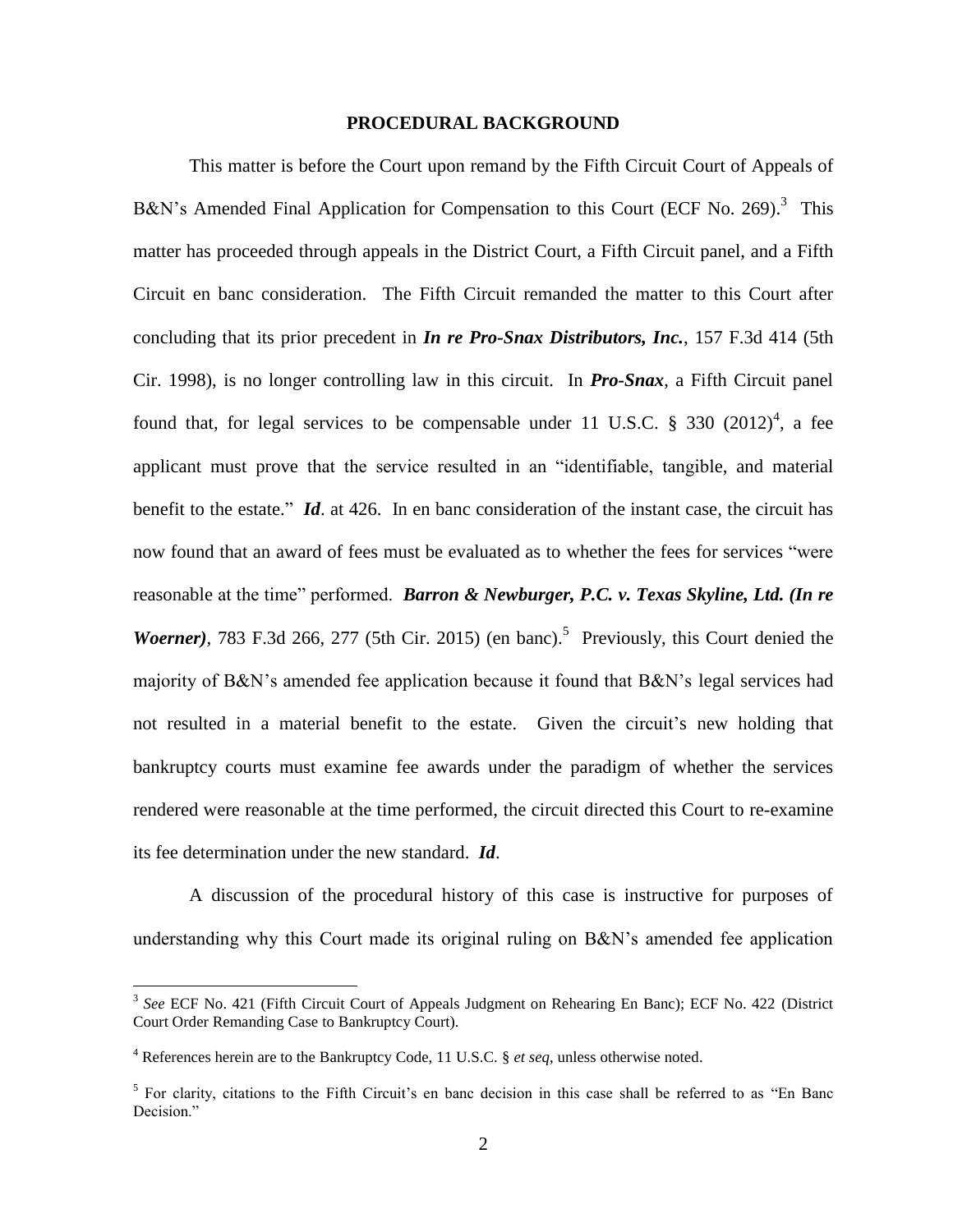and what the Court must consider on remand. In its en banc ruling, the Fifth Circuit stated a number of operative facts, which this Court shall recount below.

In 2006, Debtor Clifford Woerner and Texas Skyline, Ltd. formed a limited partnership for purposes of a real estate venture. *Id*. at 268. Woerner served as the limited partner and Texas Skyline was the sole investor and a limited partner in the project. *Id*. Over three years, Woerner misappropriated partnership funds for his personal use. *Id*. Texas Skyline discovered Woerner's misappropriation and sued Woerner in state court for breach of partnership agreement and breach of fiduciary duties. *Id*. The state court ruled in favor of Texas Skyline and set a remedies hearing for May 14, 2014. *Id*. Woerner then considered bankruptcy relief and, with B&N's assistance, filed a petition for chapter 11 relief on May 13, 2010, the night before the remedies hearing in state court.<sup>6</sup> *Id*. at 268-69.

B&N provided the requisite services for any debtor in bankruptcy—the preparation of a petition, schedules, and statement of financial affairs. B&N also sought court approval of its employment as debtors' counsel. B&N also represented Woerner in opposing Texas Skyline's Motion for Relief from Stay, in which Texas Skyline requested that this Court lift the automatic stay under § 362(d) so that the state court could determine Texas Skyline's remedies against Woerner. This Court lifted the stay to allow Texas Skyline to proceed in state court to liquidate its debt against Woerner. B&N performed other services for Woerner, namely defending complaints to determine dischargeability of debt under § 523(a) that Texas Skyline and John Baker, a creditor, initiated against Woerner. As a result of the foregoing litigation between the parties; Woerner, Texas Skyline, and Baker agreed to mediate their

 $6$  Clifford Woerner did file the chapter 11 case with his wife, Gail. She was subsequently dismissed when the Woerner case was converted to chapter 7. Unless otherwise noted, references to "Debtor" or "Woerner" in the singular refer to Clifford Woerner.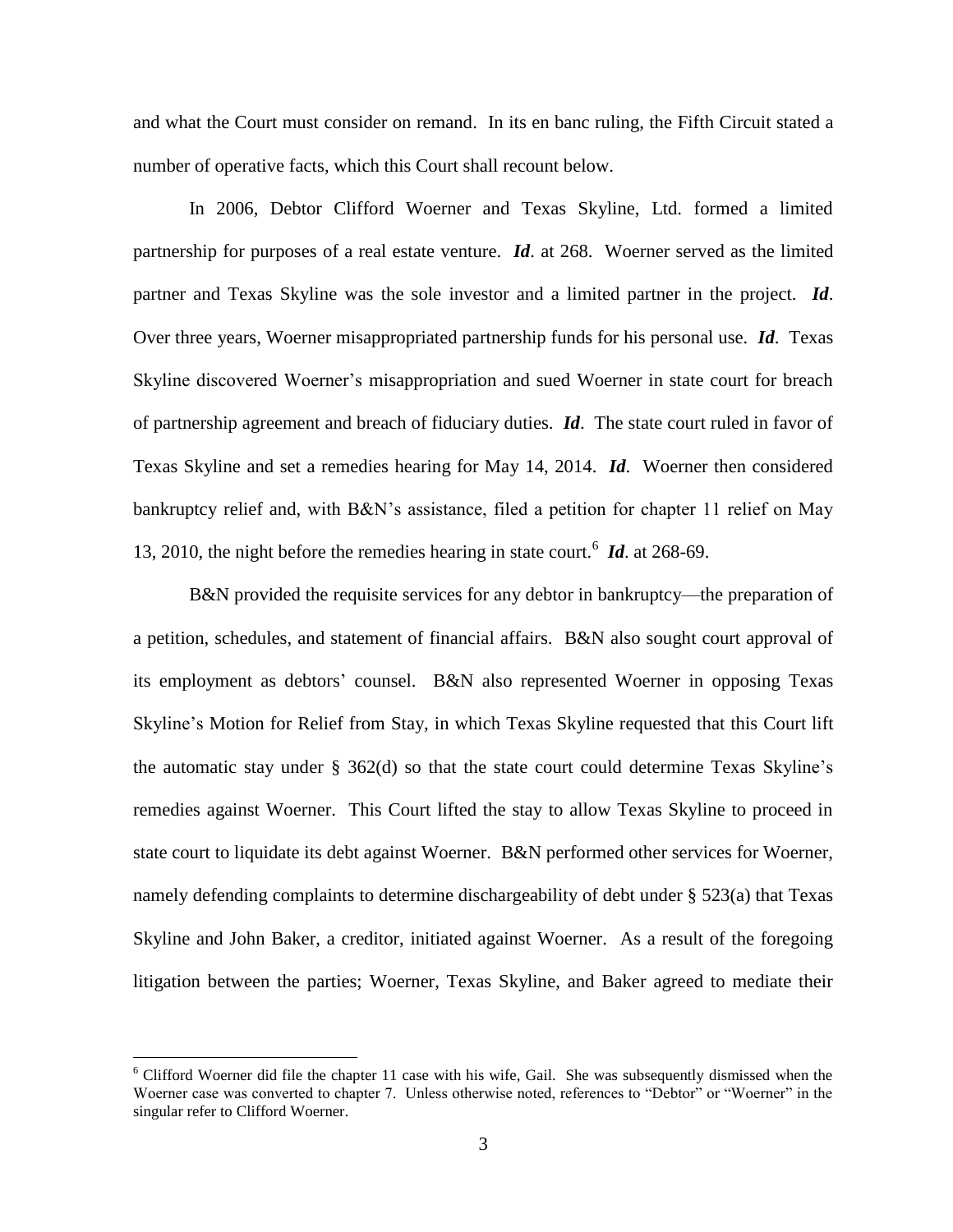disputes with Chief Bankruptcy Judge Ronald B. King. The parties dispute whether there was a mediated settlement.

During the pendency of the chapter 11 case, B&N, on behalf of Debtors, amended their schedules to reflect undisclosed personal assets; including investments, jewelry, firearms, and fur coats that were not originally disclosed.  $\mathbf{Id}$  at 269.<sup>7</sup> This non-disclosure prompted Baker to file a Motion to Convert Debtors' case from chapter 11 to chapter 7. Texas Skyline moved to intervene in support of conversion. *Id*. B&N filed a Joint Motion to Compromise with this Court in which B&N maintained that a mediated resolution had been reached and that the resolution would result in a confirmable chapter 11 plan. *Id*. at 269. Baker disagreed and this Court denied the Joint Motion to Compromise. B&N opposed the Motion to Convert and asked this Court to approve the settlement. *Id*. B&N further maintained that conversion was not warranted because: (1) B&N had prepared a motion to sell some of Debtors' personal assets to fund an appeal of the Texas Skyline state court judgment; (2) B&N was in the process of investigating some causes of action against Texas Skyline and Baker; (3) B&N had drafted a proposed disclosure statement and plan of reorganization; and (4) B&N believed that it had identified a Texas Skyline representative guilty of partnership mismanagement. *Id*.

After this Court denied the Joint Motion to Compromise, the Court granted the Motion to Convert to chapter 7. The Court found that Debtors had made material omissions

 $7$  Debtors had amended their statement of financial affairs and schedules "B" and "C" on November 2, 2010. On November 24, 2010, Baker filed his Motion to Convert Case. On December 17, 2010, Debtors filed their Joint Motion to Compromise. Texas Skyline filed a Motion to Intervene in the Baker Motion to Convert on January 13, 2011. Debtors amended their statement of financial affairs for the second time on February 2, 2011. Debtors amended their schedules "B" and "C" for the second time on March 19, 2011; and on March 21, 2011 the Debtors filed a notice of amended schedule "C." Including the original filing, the statement of financial affairs and schedules "B" and "C" were filed at least three times. After conversion to chapter 7, further amendments were made to the schedules. *See* Transcript of Court's Ruling on B&N's Amended Fee Application, ECF No. 368, pp.6-7.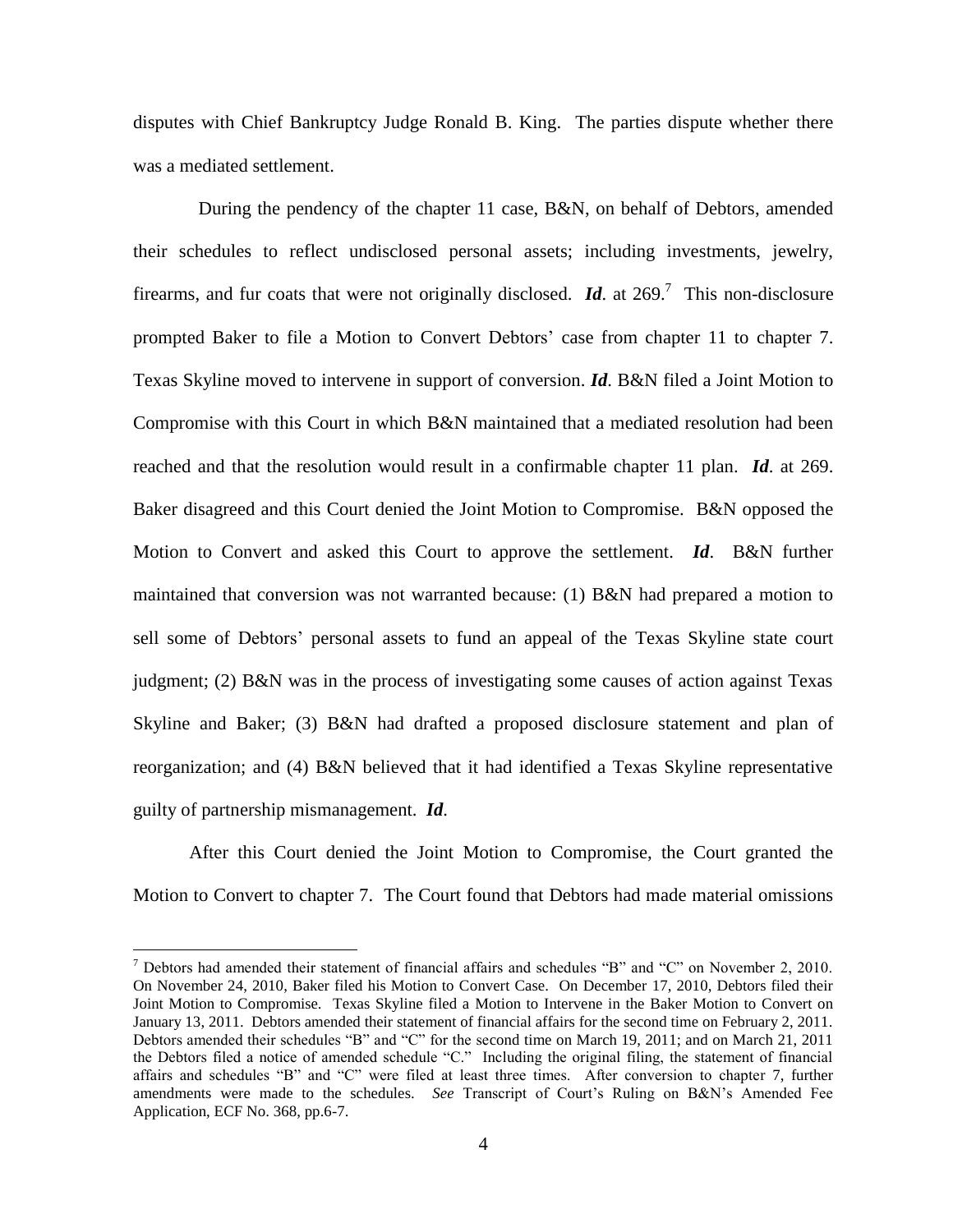on their bankruptcy schedules, and, as such, could not meet the duty of being forthright with the Court and creditors that is incumbent on all debtors. $8$  After the case was converted to chapter 7, B&N filed its amended fee application and the United States Trustee and Texas Skyline filed objections to the allowance of B&N's fees.

# **B&N AMENDED FEE APPLICATION HEARING AND RULING**

B&N filed its amended fee application seeking \$130,656.50 in fees and \$5,793.37 in expenses. *Id.* at 269-70. The United States Trustee ("UST") objected, indicating that most of the fees were not compensable under the *Pro-Snax* decision. Texas Skyline objected as well, claiming that: (1) Debtors would not have the ability to fund a chapter 11 plan; and (2) B&N was dilatory in its handling of Debtors' case, which resulted in unnecessary fees. *Id.* at 270.

Through testimony, B&N countered that: (1) it had filed a legitimate chapter 11 case for Woerner; and (2) litigation costs were driven up by Texas Skyline's conduct in the case. *Id.* This Court took the matter under advisement and issued its oral ruling on April 11, 2012. Citing controlling circuit authority in *Pro-Snax*, this Court held that, for a service to be compensable under § 330, the fee applicant must show that the service resulted in an "identifiable, tangible, and material benefit to the bankruptcy estate." 157 F.3d at 420. This Court applied the *Pro-Snax* standard to the categories of services rendered (case administration, preparing a response to a motion to lift stay, preparing bankruptcy schedules, and defending complaints to determining dischargeability of debt) and determined whether the services provided by each category should be granted in full, denied in part, or

<sup>&</sup>lt;sup>8</sup> See Transcript of Court's Ruling on Baker's Motion to Convert Case to Chapter 7 (ECF No. 160, pp. 5-9).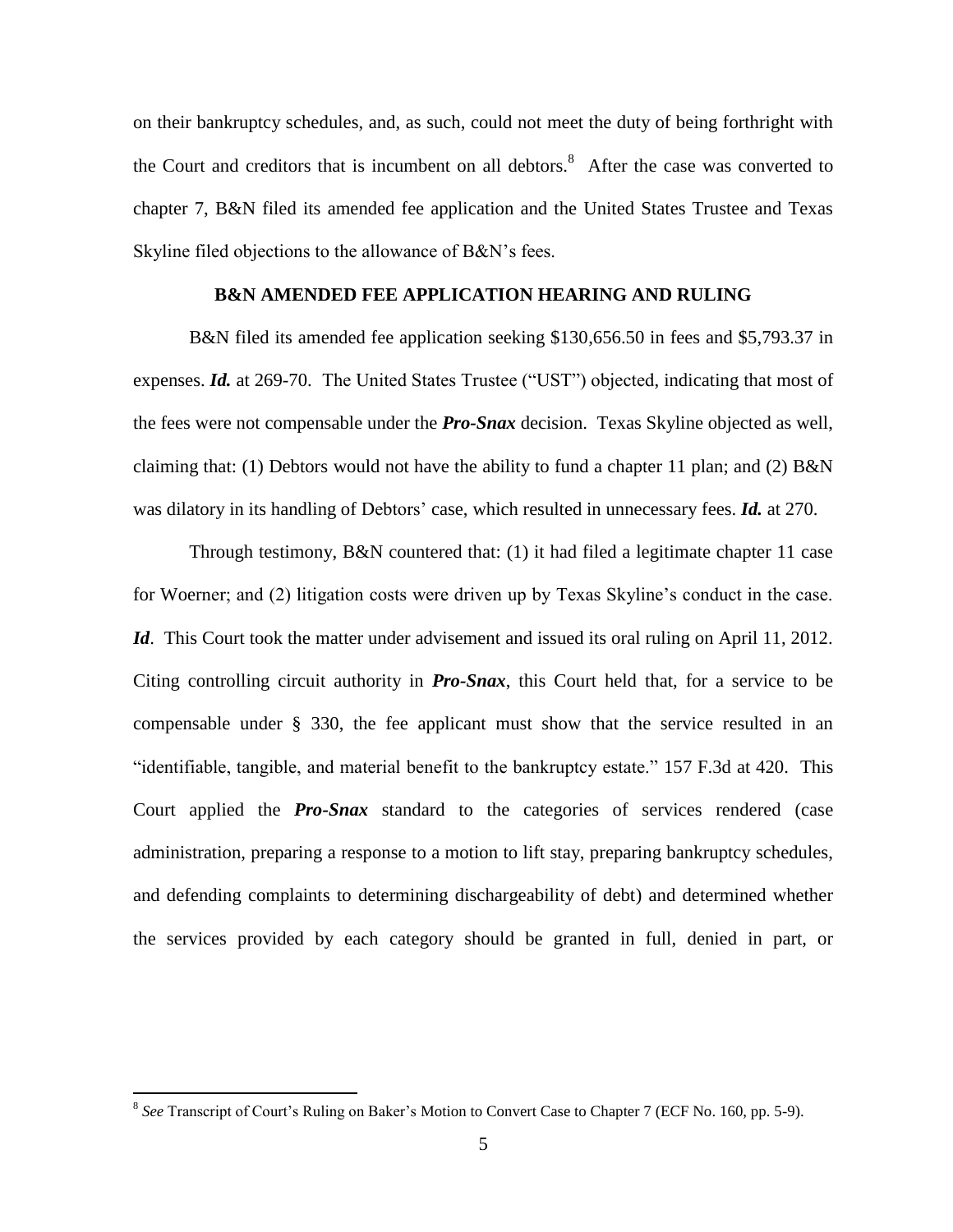completely disallowed. *Id*. In sum, this Court determined that much of B&N's time was attributed to services that did not result in a material benefit to the estate. *Id*. 9

On appeal, the district court affirmed this Court's determination as to disallowance of B&N's fees based upon this Court's interpretation and application of *Pro-Snax*, but for finding error in that this Court should have granted B&N's time for preparing the fee application in the sum of \$787.50. *See Barron & Newburger v. Texas Skyline et al*, No. 1:12-CV-00907-SS, Doc. 17 (W.D. Tex. January 23, 2013). This Court agrees that those fees should have been allowed and will allow the same.

#### **DISCUSSION**

In its panel decision in this case, the Fifth Circuit determined that this Court had applied the correct standard of *Pro-Snax* because that was the binding authority in this circuit. *Barron & Newburger, P.C. v. Texas Skyline, Ltd. (In re Woerner)*, 758 F.3d 694, 702 (5th Cir. 2014).<sup>10</sup> Further, the Fifth Circuit examined this Court's findings as to B&N's fees and concluded that there was no reversible error because this Court had used the correct standard in ruling on the allowance of B&N's fees. *Id*. at 698. The Fifth Circuit did, however, in a special concurrence joined by all members of the panel, urge reconsideration of

<sup>&</sup>lt;sup>9</sup> This Court noted in its oral ruling that a number of bankruptcy courts had grappled with how to apply the "material benefit to the estate" standard to chapter 11 cases that had failed. *See* ECF No. 368, p. 14. As such, this Court adopted the approach utilized in a prior decision of this Court, *In re Weaver*, 336 B.R. 115 (Bankr. W.D. Tex. 2005), wherein the Court awarded fees on a categorical basis and differentiated between customary services performed that would be compensable in all bankruptcy cases and those services that could only be compensable if there was a "material benefit to the estate."

 $10$  For clarity, citations to the Fifth Circuit's panel decision in this case shall be referred to as "Panel Decision."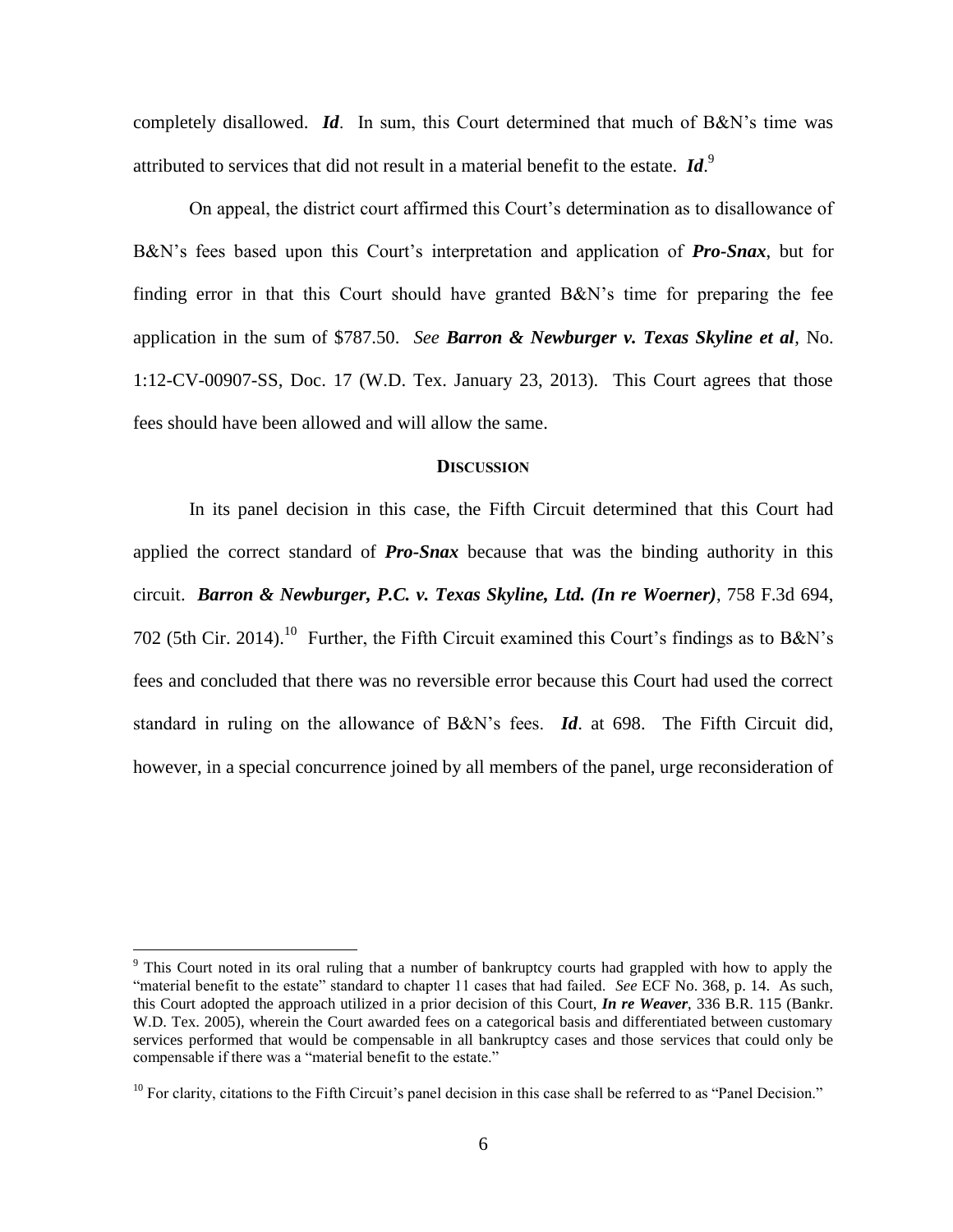the **Pro-Snax** standard by a sitting en banc. **Id**. at  $706$ <sup>11</sup> Based upon the panel's recommendation, the Fifth Circuit considered this matter en banc.

In its en banc decision, the Fifth Circuit began its analysis by first examining the statutory framework of chapter 11 cases regarding the retention of professionals for the debtor. *En Banc Decision*, 783 F.3d at 271. In doing so, the court recognized that a chapter 11 debtor may retain counsel and hire professionals for the estate. *Id.* The court observed that Congress enacted a uniform scheme for retaining and hiring professionals and attorneys under §§ 327-330. *Id.* at 271-72. Under § 330(a)(1), an attorney whose employment was approved under § 327 may request "reasonable compensation for actual, necessary services rendered." *Id*. Moreover, the bankruptcy court may use its discretion in awarding compensation less than the amount requested. *Id*. Section 330(a)(3) directs the courts to "consider the nature, the extent, and the value of the legal services provided when determining the amount of the reasonable compensation to award, taking into consideration a number of factors listed in § 330(a)(3)." *Id.* Further, under § 330(a)(4), a court may not allow compensation for "services … not reasonably likely to benefit the debtor's estate; … ."  $§$  330(a)(4)(A)(I).

The Fifth Circuit explained that § 330 "states twice, in both positive and negative terms, that professional services are compensable only if they are likely to benefit the debtor's estate or are necessary to case administration." *Id.* at 273. Stated differently, a court may approve compensation of an attorney for services that are "reasonably likely to benefit" the estate and determine the reasonableness "at the time in which the service was rendered." *Id.* The court also recognized that litigation is a gamble and the § 330 permits a

<sup>&</sup>lt;sup>11</sup> "The *Pro-Snax* actual benefit test has led to confusion among the courts of our circuit." *Panel Decision*, 758 F.3d at 705. "The splintered approaches to applying *Pro-Snax* underscore the difficulty of squaring that decision with the statute [§ 330], and the practical importance of doing so." *Id*. at 706.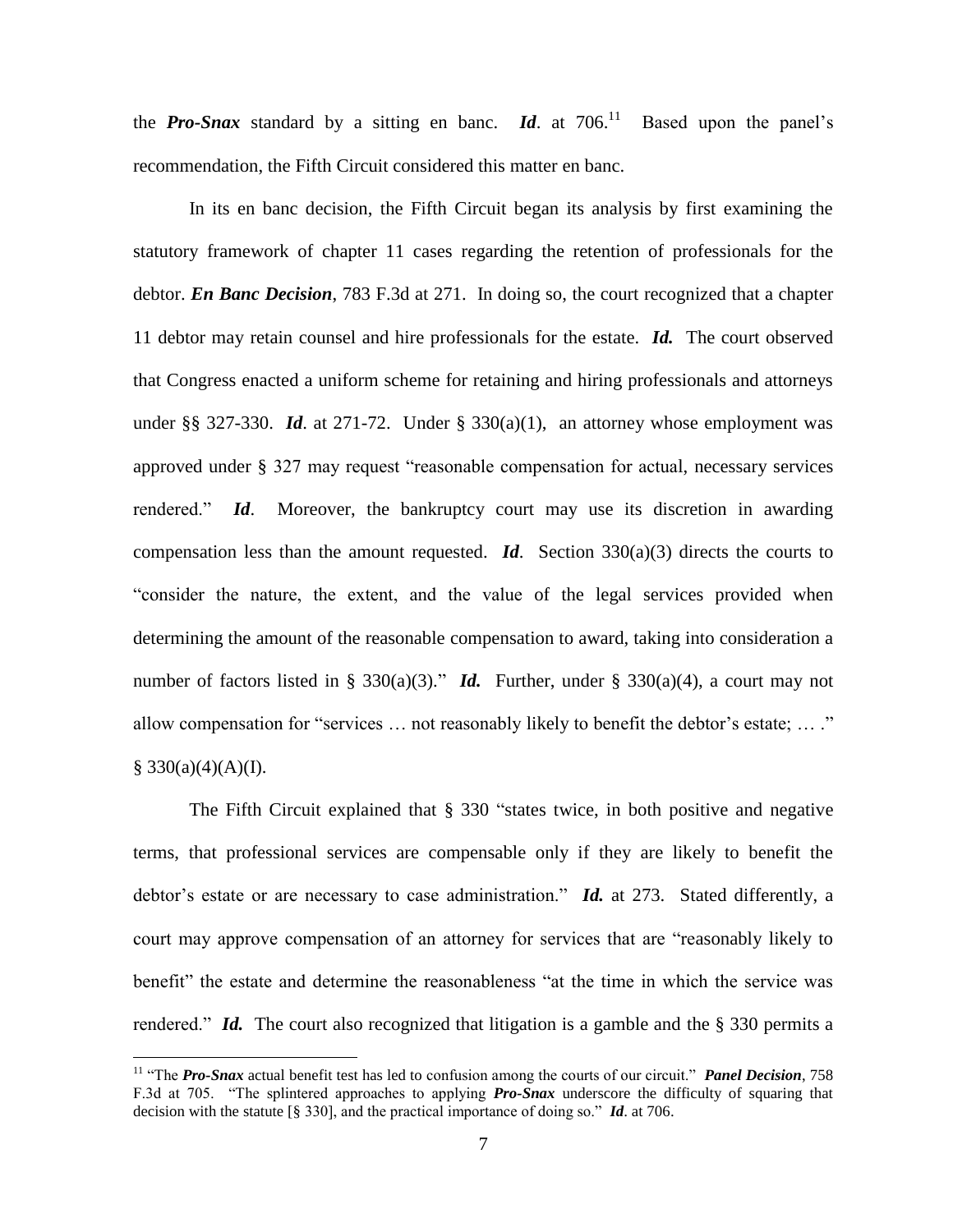court to compensate an attorney not only for services that were necessary, but also for good gambles where those services were objectively reasonable at the time they were performed. *Id.* at 274. As such, the court concluded that the "actual benefit" test should be replaced by a prospective standard, following the holdings in the Second, Third, and Ninth Circuits.<sup>12</sup>

Based upon the circuit's reconsideration of the applicable standard for fee awards under §330, the Fifth Circuit remanded this matter back to this Court with the following instructions:

Because our opinion today announces a new legal rule, and out of an abundance of caution given the complex facts of the case before us, we remand this matter for the bankruptcy court to evaluate whether B &N is entitled to fees under the prospective, ''reasonable at the time'' standard.

*Id.* at 277.

 $\overline{a}$ 

After the district court remanded this case back to this Court, the Court conducted a status conference on May 11, 2015, to determine whether further evidence and/or briefing were necessary. B&N asked to provide further evidence in support of its amended fee application, but the Court found such evidence unnecessary given the prior hearing on this matter and that the fee application had been reviewed three times on appeal without any reviewing court holding that this Court had made insufficient or erroneous findings. The Court did allow the parties to submit further briefing regarding the Court's determination of B&N's fees under the prospective standard. Texas Skyline simply referred the Court to its brief on rehearing en banc and argued that this Court's analysis would equally apply under the new standard (ECF No. 423). The UST similarly argued that under the prospective

<sup>12</sup> *In re Ames Dept. Stores, Inc.*, 76 F.3d 66, 71 (2d Cir. 1996); *abrogated by Lamie v. U.S. Trustee*, 540 U.S. 526 (2003) (finding that a fee award should be contingent on reasonably likely to benefit the estate standard); *In re Top Grade Sausage, Inc.*, 227 F.3d 123, 131-32 (3d Cir. 2000) (rejecting a standard under § 330 that required a hindsight evaluation); *In re Smith*, 317 F.3d 918, 926-27 (9th Cir. 2002) (§ 330(a)(4)(A) requires a prospective approach in fee awards).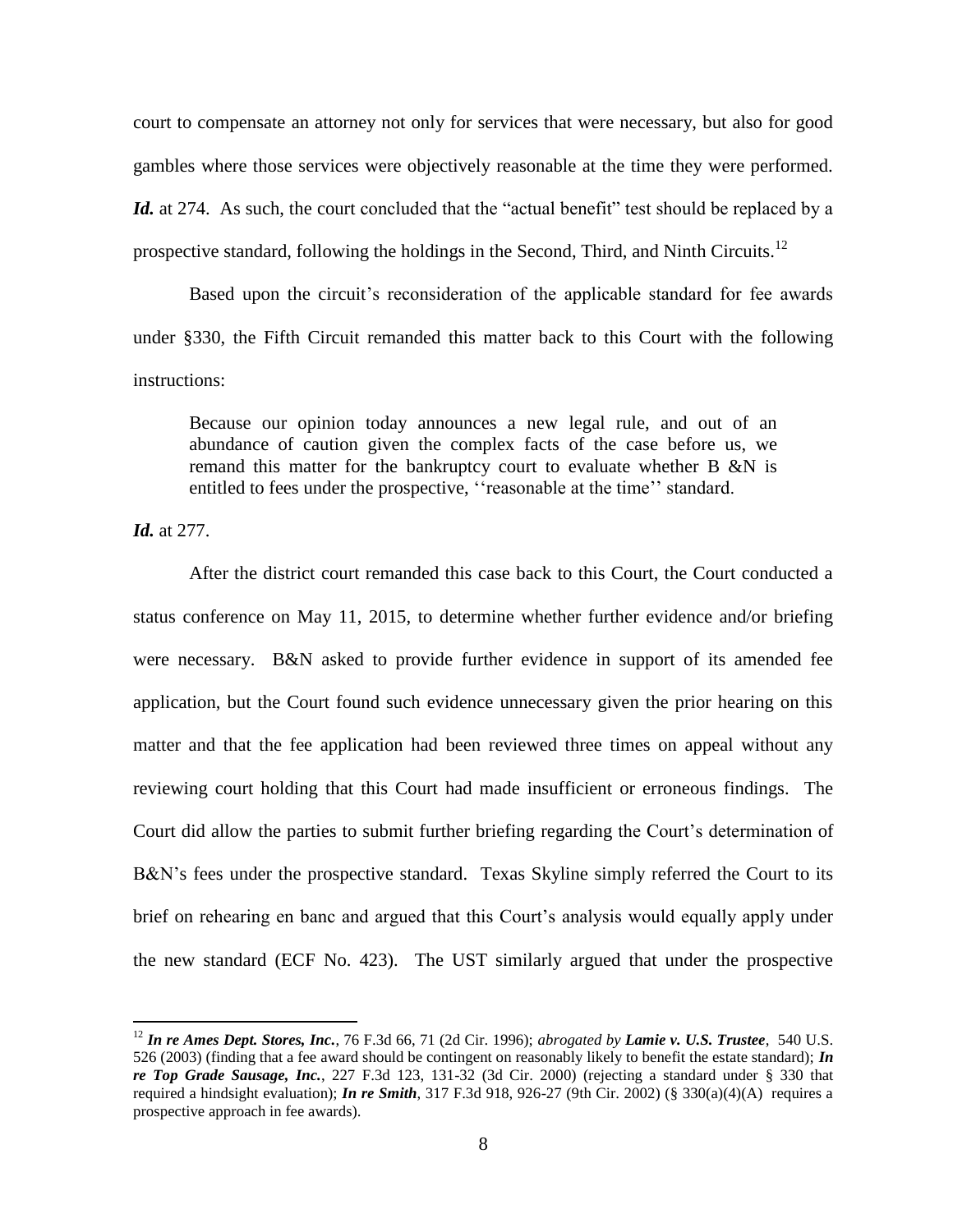standard, this Court's prior ruling comports with the new Fifth Circuit standard. In support

of this contention, the UST argues that:

The UST also notes that every court that has considered the fee award in this case has either expressly or implicitly stated that under *any* standard of review for reasonableness under § 330, BNPC would not be entitled to the award of more fees than were already allowed by this Court. These courts have done so because the record in this case as considered by THIS court in the original hearing on the merits clearly supports that certain services provided were unreasonable and unnecessary to the administration of the estate and the goals of chapter 11 in the context of this case.

United States Trustee's Brief at ¶ 3 (ECF No. 425).

Additional filings by creditors should have put Applicant on notice of the inability of the Debtors to reorganize. The Texas Skyline creditors filed a § 523 adversary proceeding. Other partnership creditors also filed a § 523 complaint, alleging the same type of breach of fiduciary duties as Texas Skyline. These filings early on in the case should have alerted Applicant to the problems that their clients had created and continued to foster by their lack of candor during the case. This litigation approach against the debtors' principal creditors, including Texas Skyline, was never reasonably likely to result in a successful reorganization.

United States Trustee's Brief at ¶ 13 (ECF No. 425).

B&N argues that this Court should examine the application period in phases. The first phase included attempts at mediation from May 13-October 15, 2010. *See* B&N Post Remand Brief at pp. 2-3 (ECF No. 424). B&N indicates that the mediation process abruptly ended, notwithstanding the parties' initial willingness to settle. **Id.** at 4. The second phase was October 16-December 31, 2010, in which B&N had to amend the Debtor's schedules to account for undisclosed personal property and a purported agreement with John T. Baker. *Id.* at 4-5. The third phase included further amendments to schedules; B&N opposing the motion to convert to chapter 7; and B&N's attempts to formulate a plan of reorganization acceptable to all creditors. *Id.* at pp. 6-7. Under this approach, B&N suggests that this Court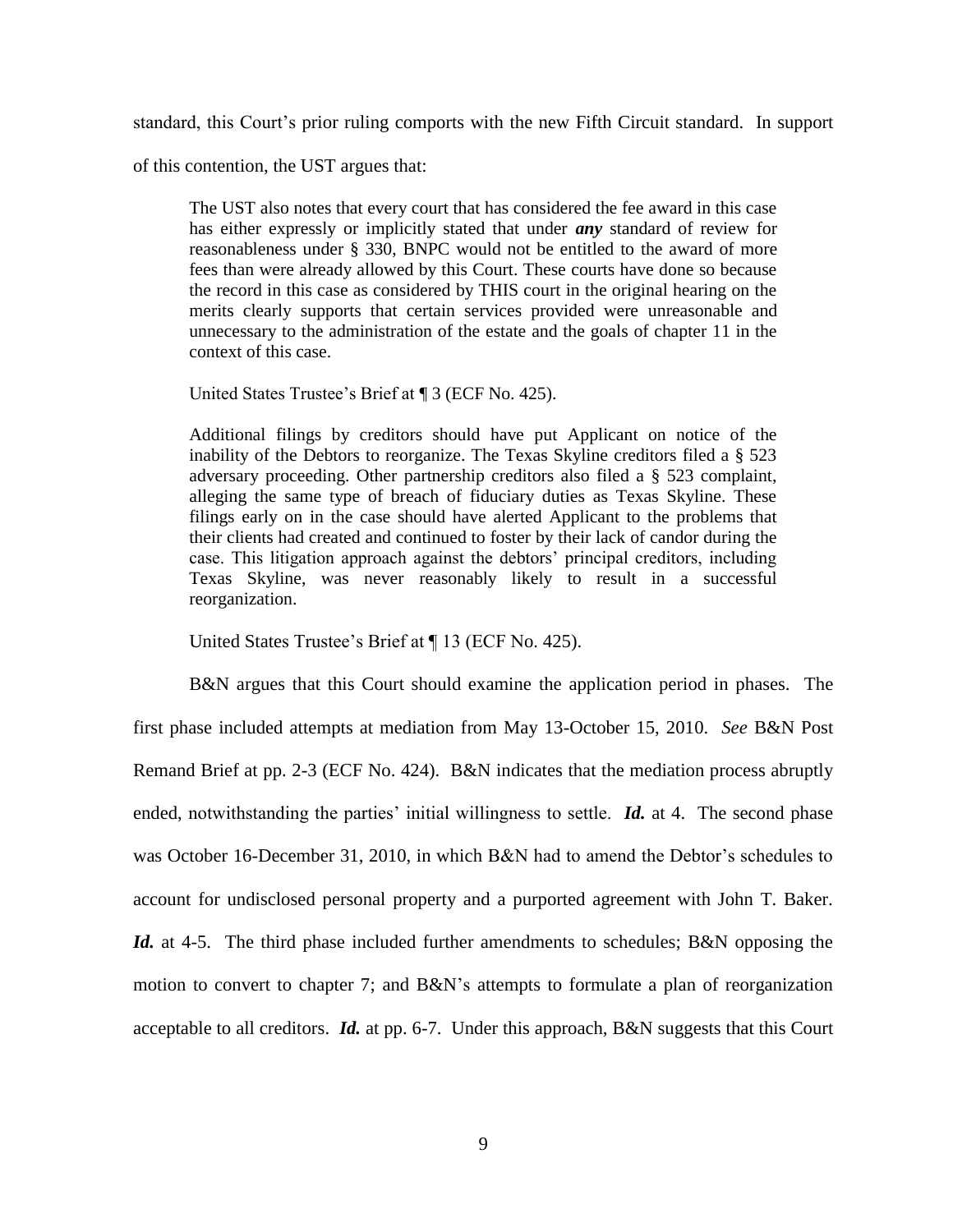re-examine its fee determination that all the services provided by B&N are compensable under the new prospective standard.

B&N argues that, given the Court's prior ruling and the Fifth Circuit's subsequent en banc holding in this case, six categories of fees remain at issue.  $\mathbf{Id}$  at 12-13.<sup>13</sup> The Court will re-examine its prior determination as to those six categories of fees under the circuit's new standard—were the services reasonably likely to benefit the estate?

#### **Asset Analysis and Recovery**

B&N argues that analyzing Debtors' assets is a mandatory duty of debtor's counsel and should be allowed. Under the *Pro-Snax* standard, the Court only allowed \$1,500.00 from this category. This category involved six subprojects:

a. Providing information on Debtors' valuations to creditors and the U.S. Trustee and providing documentation to Baker in connection with proposed Rule 2004 exam (\$1,032.50 over Periods One, Two and Three);

b. Evaluating the statues disclosed by Baker's counsel (\$822.50 during Periods Two and Three); and

c. Conducting the Rule 2004 examination of Texas Skyline to evaluate its compliance with its fiduciary duties to Woerner, who was a limited partner, including a Motion to Compel (\$3,922.00 during Periods One, Two and Three);

d. Review of Debtors' banking records in response to allegations from Baker (\$577.50 during Period Three);

e. Motion for Partial Summary Judgment with regard to Constructive Lien on Woerner Homestead (\$2,042.50 during Period Three); and

f. Miscellaneous (\$565.50).

<sup>&</sup>lt;sup>13</sup> Some fee categories are not contested by any party because they were previously allowed by this Court. Further, B&N acknowledges that under Fifth Circuit precedent its fees for defending the Debtor against dischargeability actions under § 523(a) are not compensable. B&N also recognizes that its fees for opposing Texas Skyline's motion for relief from stay were reduced based upon the reasonableness of the fees. B&N is not seeking further review of this determination. Finally, B&N is not seeking further review of this Court's findings on the category of fees under business operations, financing and sale, and use or lease of assets.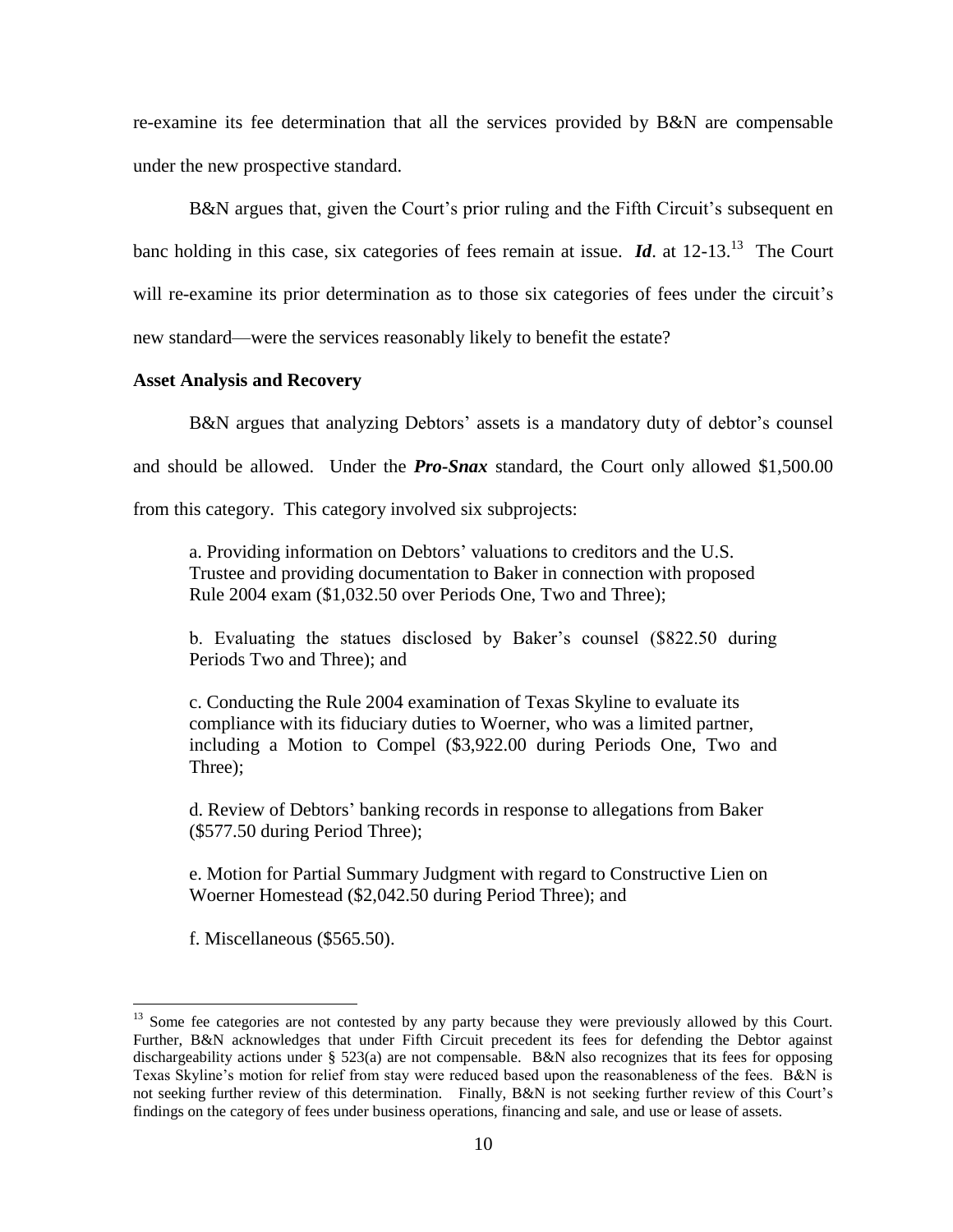B&N seeks total fees in this category of \$8,692.50. B&N argues that each of these services, except for the Motion for Partial Summary Judgment, was reasonable at the time. B&N argues that providing information requested by creditors and the U.S. Trustee is an obligation of a debtor in possession. Upon learning of the missing statues, B&N maintains that counsel had an obligation to evaluate this asset of the estate. Finally, B&N submits that the Rule 2004 examination was important because it concerned defenses which could be raised against the largest unsecured creditor of the estate. Moreover, B&N notes that Texas Skyline refused to appear for its examination, prompting Debtors to file a Motion to Compel which was granted by the Court. When the Court granted the Motion to Compel, it ruled that the examination was a reasonable action by Debtors' counsel. B&N acknowledges that the Motion for Partial Summary Judgment was for the benefit of Debtors personally and is not compensable from the estate. Upon further review, the Court finds that all fees requested in this category are allowed—with the exception of those attributed to the Motion for Summary Judgment—because these services were necessary at the time that they were performed. The Court, therefore, allows fees in the amount of \$6,920.00 (which includes the previously allowed amount of \$1,500.00) for the category of "Asset Analysis and Recovery." All other amounts requested in this category are denied.

### **Case Administration**

B&N argues that the Case Administration category consists of mandatory duties, such as attending required meetings with the U.S. Trustee and creditors, filing Monthly Operating Reports and the discovery related to and hearings on the motions to convert and to compromise. It also includes time related to providing information to creditors and the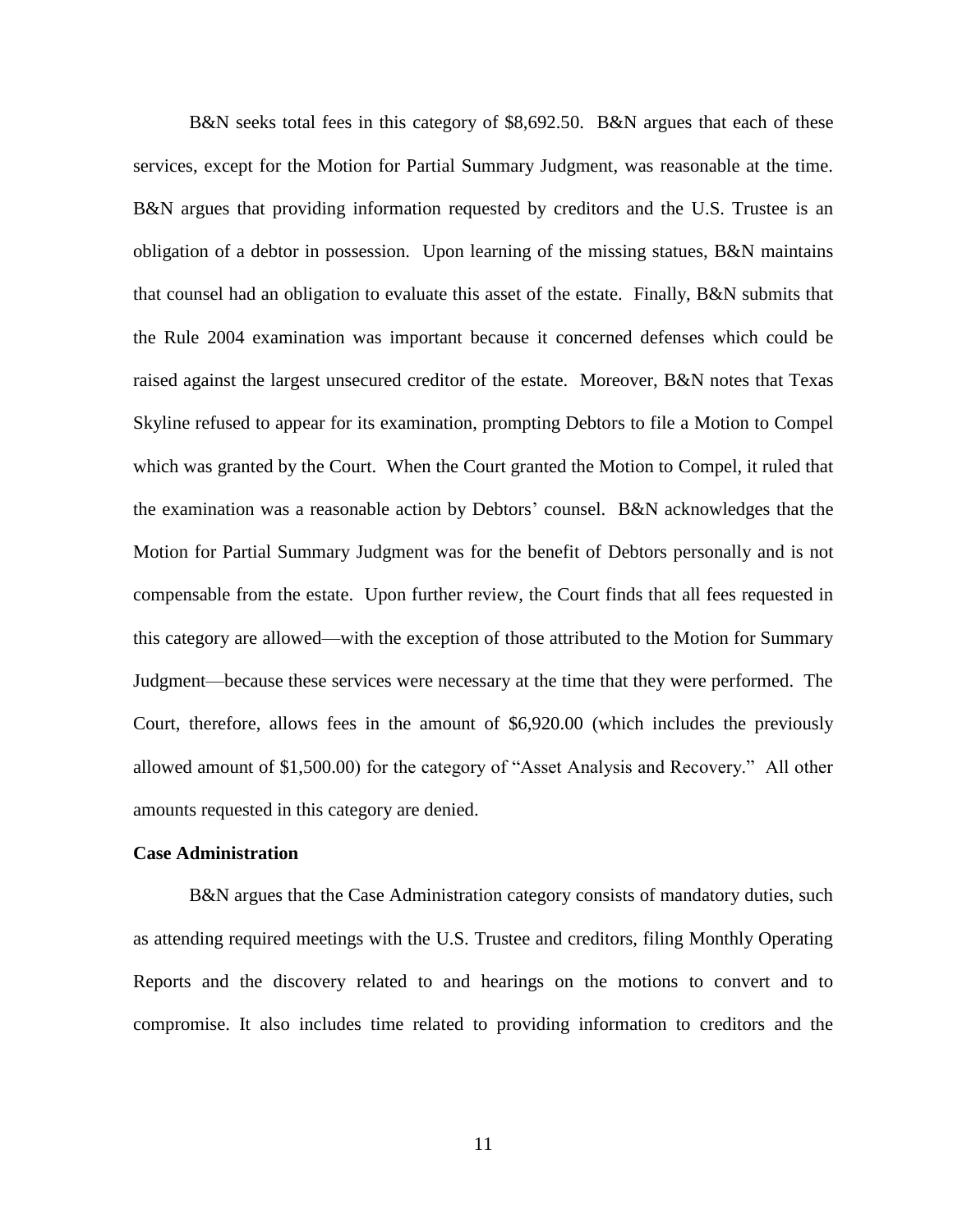Motion to Compel Rule 2004 Exam of Texas Skyline which should have been included under

Asset Analysis. The services in this category are for:

a. The Initial Debtor Conference and the First Meeting of Creditors (\$1,425.00 during Period One);

b. Monthly operating reports (\$150.00);

c. Requests by creditors to obtain information through Rule 2004 examinations (\$6,791.50 during Periods One and Two);

d. Discussions with the U.S. Trustee (\$385.00 during Period Two);

e. Discovery with regard to Baker's Motion to Convert (\$7,312.50 during Period Three); and

f. The hearing upon Baker's Motion to Convert and the Joint Motion to Compromise with Baker (\$30,468.00 during Periods Two and Three).

Under the *Pro-Snax* standard, the Court allowed \$5,000.00 in this category which amounted to approximately 10% of the total amount requested. The Court agrees that the Initial Debtor Conference, the First Meeting of Creditors and filing monthly operating reports are all mandatory duties of a debtor. B&N argues that it was objectively reasonable for Debtors' counsel to perform these tasks. The Court agrees and those fees are allowed and were allowed pursuant to the Court's original ruling.

B&N argues that both Texas Skyline and John T. Baker, II requested information from Debtors by way of Rule 2004 examination. Debtors filed motions to quash which were successful in limiting the scope of the documents to be produced. B&N posits that providing information to creditors is a fundamental obligation of a debtor. Moreover, B&N maintains that, at the time that the discovery was requested, Debtor was working with the two creditors to reach negotiated settlements. Therefore, B&N states that these services were objectively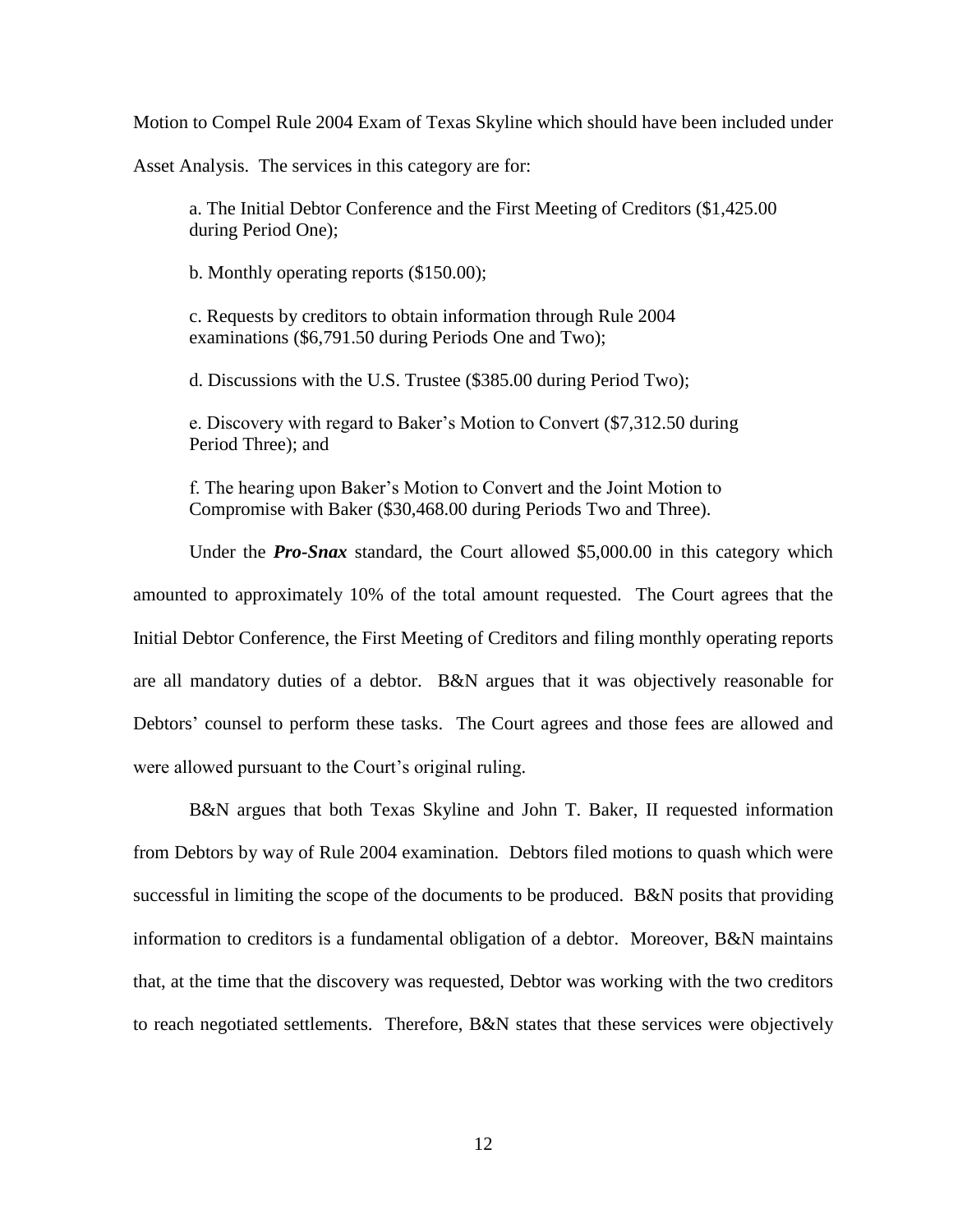reasonable at the time. The Court agrees and those fees related to requests by creditors through 2004 examination and discussions with the United States Trustee are allowed.

Additionally, B&N asserts that taking discovery with respect to the Baker Motion to Convert and to determine the grounds for his repudiation of the settlement was objectively reasonable. Shortly before the scheduled hearing upon these motions, Baker announced that he was repudiating the agreement and proceeding with the Motion to Convert. As such, B&N argues that it was incumbent upon Debtors to obtain an explanation as to what had occurred. This was why Debtors took the depositions of John T. Baker, Sr. and John T. Baker, II.

Further, B&N argues that Debtors required discovery to determine the basis for the allegations contained in the Motion to Convert. This was the reason for taking the depositions of Brandon Perkins and Willard Perkins, both of whom testified at the hearing on the Motion to Convert. As a consequence of both the Motion to Convert and Motion to Compromise, B&N correctly notes this Court's own comments that the decision on the motions was "difficult." *See* ECF No. 160, p. 4. Additionally, B&N points out that the Court ruled partially in Debtors' favor by finding there was a binding agreement with John T. Baker, II but found that the mediated settlement should not be approved. *Id*. at p. 12.

The difficulty with B&N's position is the assumption that, had the Joint Motion to Compromise been approved, the case would not have been converted to chapter 7. While § 1112 does not allow a bankruptcy court to *sua sponte* dismiss or convert a chapter 11 case, once a motion is filed, the Court does have discretion—notwithstanding an agreement—to still determine whether conversion or dismissal is warranted. Further, other parties in interest, such as Texas Skyline and the U.S. Trustee, would have urged conversion apart from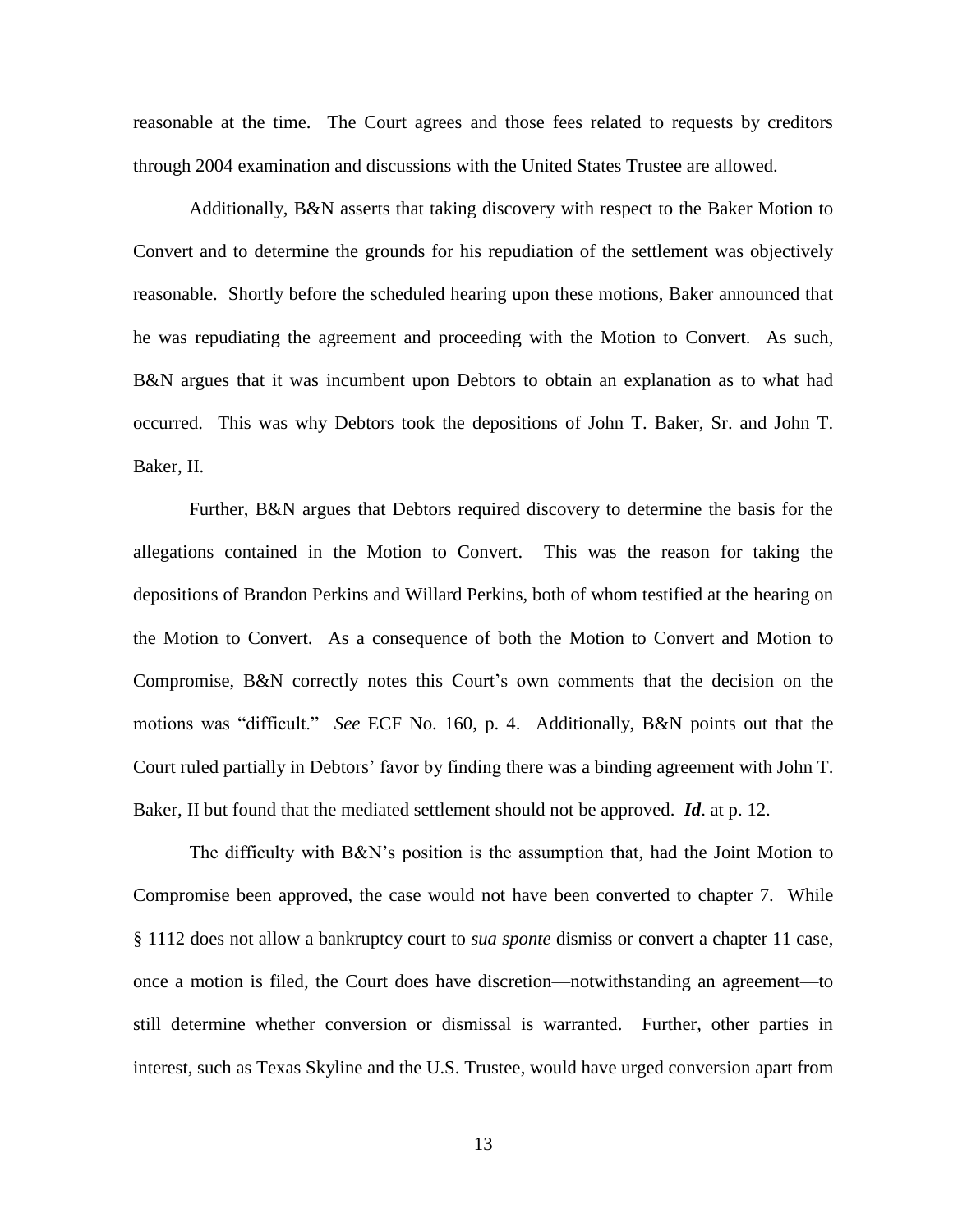Baker's own request. Here, as this Court has explained repeatedly, the facts of this case necessitated conversion to chapter 7 notwithstanding B&N's representation of Debtors. No reviewing court found the Court's decision to convert the case to chapter 7 erroneous. Even under the new prospective approach, this Court believes that the fees requested in this category are excessive based upon the likelihood at the time that Debtors' case would be converted—notwithstanding the Joint Motion to Compromise. The Court recognizes that B&N had a duty to represent the Debtors, but the Court finds that compensation of \$46,532.00 for the work performed in the "Case Administration" category is excessive under the circumstances of this case.

The Court finds that B&N should be awarded \$8,751.50 for services related to the initial debtor conference and first meeting of creditors, monthly operating reports, discussions with the United State Trustee, and requests from creditors through 2004 examinations. The Court, however, finds that B&N's request for fees of \$37,780.50 for fees relating to discovery on Baker's Motion to Convert and the hearing on the Motion to Convert and Joint Motion to Compromise is excessive due to the fact that there was not a reasonable likelihood of success in reaching confirmation or avoiding conversion to Chapter 7 at this point in the case. Thus, defending against the Motion to Convert to the tune of \$37,780.50 was not reasonably likely to benefit the estate at the time those services were rendered. The Court shall, therefore, limit the amount of fees awarded attributable to discovery and hearing on the Motion to Convert and Joint Motion for Compromise to \$12,000. As such, the total award of fees under the category "Case Administration" shall be \$20,751.50. All other amounts requested in this category are denied.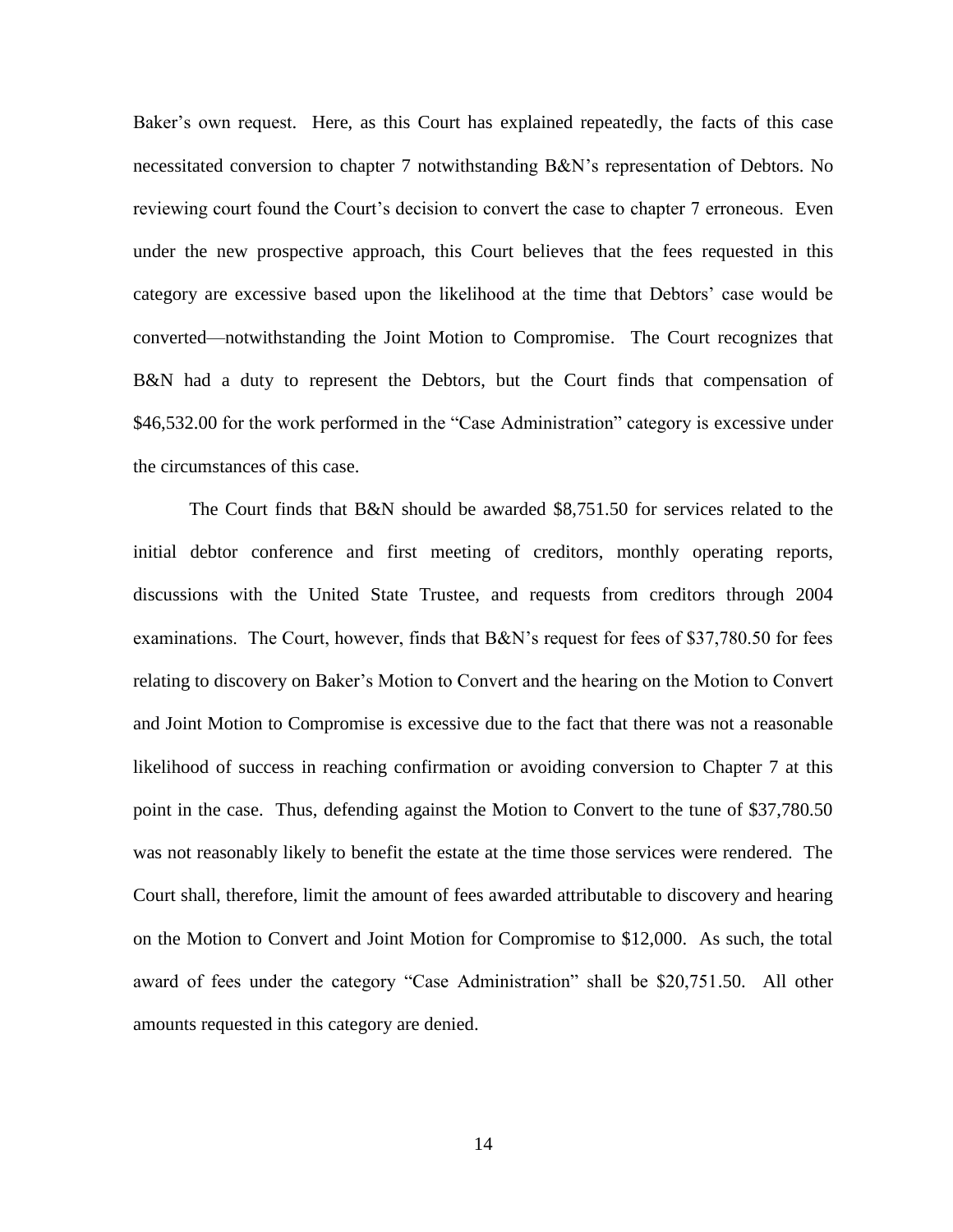## **Claims Determination**

This category involved numerous tasks, including the following:

a. Evaluation of the Texas Skyline claim prior to entry of the judgment and attendance at the hearing on entry of the judgment (\$750.00 during Period One);

b. Negotiations with Texas Skyline outside of the formal mediation (\$2,160.00 during Periods One, Two and Three);

c. Negotiations with John T. Baker, II resulting in a proposed settlement of his claim (\$5,072.50 during Period Two);

d. Research with regard to repudiation of a settlement agreement which had not yet been approved by the Court (\$1,072.50 during Period Three);

e. Objection to the Amended Claim of John T. Baker (\$2,320.00 during Period Three);

f. Matters related to the constructive trust claim of Texas Skyline (\$1,334.50 during Period Three); and

g. Miscellaneous claims-related matters (\$1,592.00 during Periods One, Two and Three).

B&N suggests that this category exemplifies the difference between the hindsight and the "reasonable at the time" approach. At the outset of the case, B&N claims that it was necessary to conduct due diligence with regard to the Texas Skyline litigation. B&N maintains that Debtors engaged in settlement discussions with Texas Skyline from the beginning of the case until the day before the case was converted. Because Texas Skyline was the largest creditor in the case and one of the Debtor's two main antagonists, B&N states that it was objectively reasonable to continue to embrace Texas Skyline's invitations to negotiate.

B&N notes that much of this category relates to John T. Baker, II. B&N states that \$5,072.50 relates to the attempts to negotiate a resolution of his claim, \$1,072.50 relates to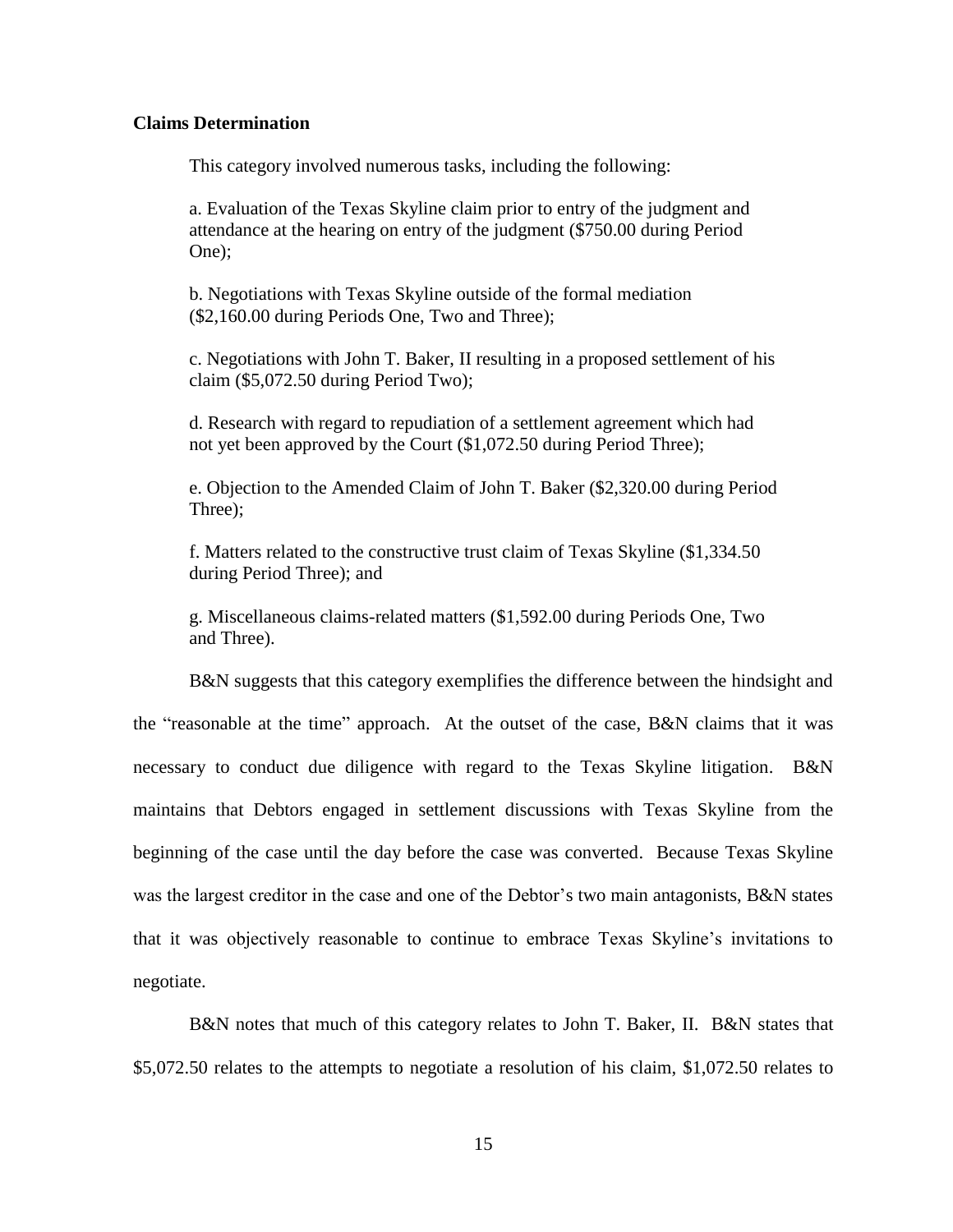efforts to enforce the settlement agreement and \$2,320.00 applies to the objection to the amended claim filed by Baker late in the case. B&N argues that dealing with Baker was difficult because it was never clear what motivated Baker's dealings with Debtors. Baker purportedly brought up the concept of settling debts for partnership interests which formed the basis for Debtors' plan as well as the Motion to Compromise. B&N says that Baker repudiated this agreement and filed an amended claim for \$608,338.73 late in the chapter 11 proceeding.<sup>14</sup> Baker also filed a nondischargeability case against Debtor but ultimately dismissed it.<sup>15</sup> B&N asserts that it was objectively reasonable for Debtors' counsel to engage with Baker, to negotiate with him, to attempt to hold him to the deal he made and then to object to an unsubstantiated claim. B&N concedes, however, that fees for the matters related to the constructive trust claim were solely for the benefit on the Debtor and are not allowable, even under the prospective standard.

The Court agrees that it is objectively reasonable for any debtor to negotiate a resolution with its creditors. In this context, Judge Michael Lynn's opinion in *In re Broughton Ltd. P'ship*, 474 B.R. 206 (Bankr. N.D. Tex. 2012), is instructive. In *Broughton*, special counsel was engaged to negotiate a purchase of the debtor's lots by a third party in hopes of proposing a confirmable plan. *Id*. at 208. Notwithstanding the efforts of special counsel, the negotiations failed. *Id*. at 209. The *Broughton* court found that engaging in negotiations to sell the debtor's primary assets to reach a consensual plan is precisely what

<sup>&</sup>lt;sup>14</sup> See ECF No. 115, Debtors' proposed Chapter 11 plan wherein Debtors proposed to give partnership interests to Baker in exchange for satisfying his debt. Additionally, Debtors' post-conversion schedules (filed by new Debtors' counsel for the chapter 7 case) continue to reflect valuations that comport with what was asserted in the chapter 11 case. *See* ECF No. 187. The Court's independent review of the docket and associated filings, however, indicates that the Chapter 7 Trustee has sold a number of non-exempt personal property and partnership interests for significantly less than what have satisfied Baker's or Texas Skyline's claims.

<sup>&</sup>lt;sup>15</sup> The adversary was dismissed after Clifford Woerner waived his chapter 7 discharge and Gail Woerner was dismissed from the chapter 7 case.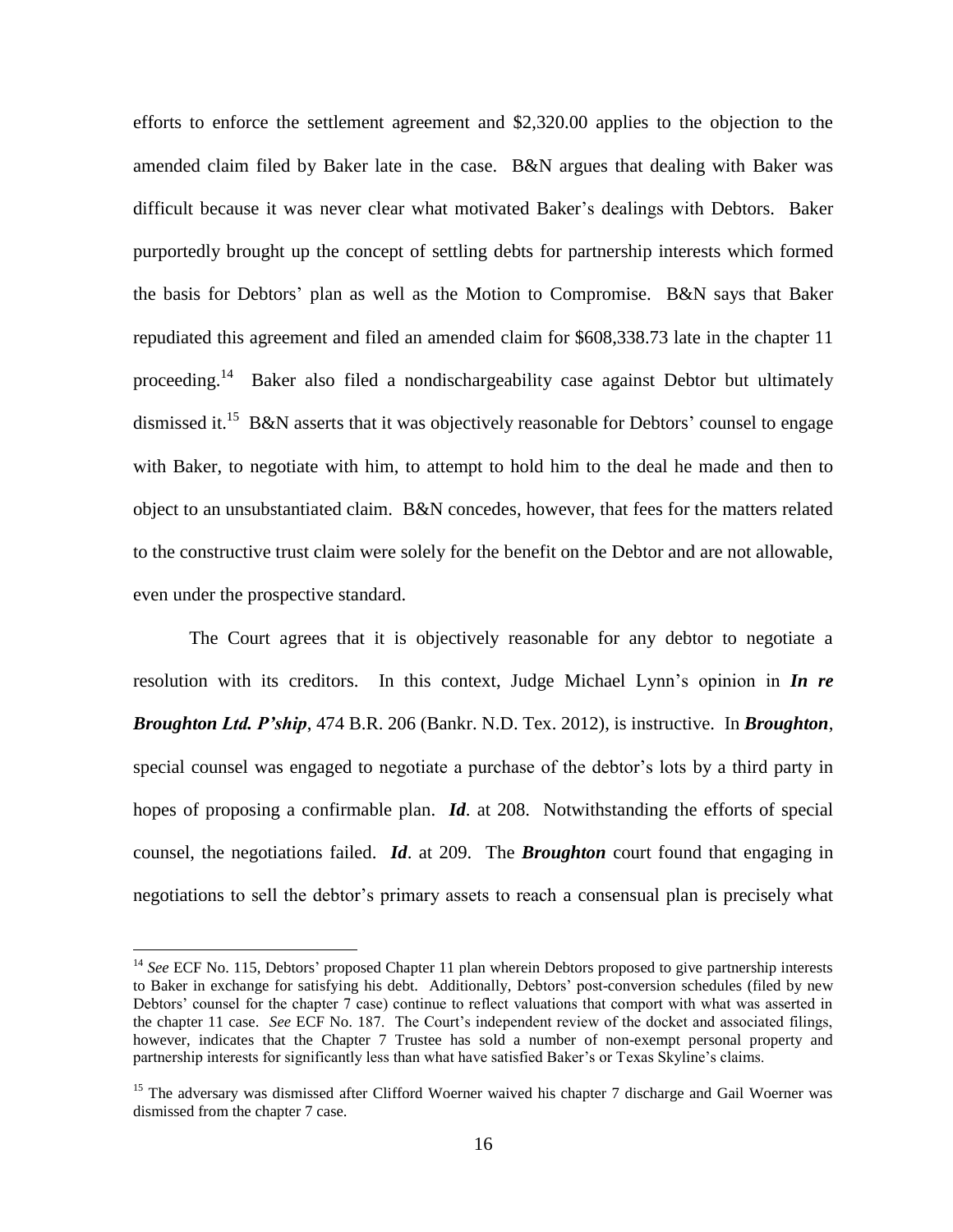should occur in chapter 11 cases. *Id*. at 213-14. Moreover, the *Broughton* court found that, to the extent that the fees incurred at the time were reasonable, the fees should be allowed. *Id*. In keeping with the reasoning in *Broughton* and applying the prospective approach to fee awards, the Court finds that the fees requested in this category in the amount of \$12,967.00 for negotiations in reaching a confirmable plan were reasonably likely to benefit the estate and shall be allowed. The requested fees for the matters related to the constructive trust claim, however, were solely for the benefit on the Debtor and are not allowed.

## **Disclosure Statement & Plan**

B&N correctly notes that one of the principal duties of debtor's counsel in a chapter

11 case is to advance a plan. As stated by retired Bankruptcy Judge Frank Monroe:

The Court believes that counsel for the Debtor in possession was obliged to engage in the plan process under the specific facts of this case in accordance with its obligation to the creditors and this estate and in accordance with the respective canons of ethics which govern applicant's rendering of legal services.

*In re Spillman Dev. Grp., Ltd***.**, 376 B.R. 543, 553 (Bankr. W.D. Tex. 2007).

B&N maintains that Debtors had the basics of a plan ready early in the case. However, B&N chose to pursue mediation with the Texas Skyline parties and negotiate an agreement with Baker in the hopes of being able to file an entirely consensual plan. B&N argues that, when it became clear that one or more creditors wanted to proceed with conversion, B&N filed its plan to provide the parties with a clear alternative to conversion. B&N states that the plan had the support of at least two creditor groups—First State Bank and the IRS. It should be noted, however, that there were multiple classes of claims for treatment and payment under the plan, and the IRS and First State Bank claims were significantly smaller than Baker's and Texas Skyline's claims. *See* ECF No. 187.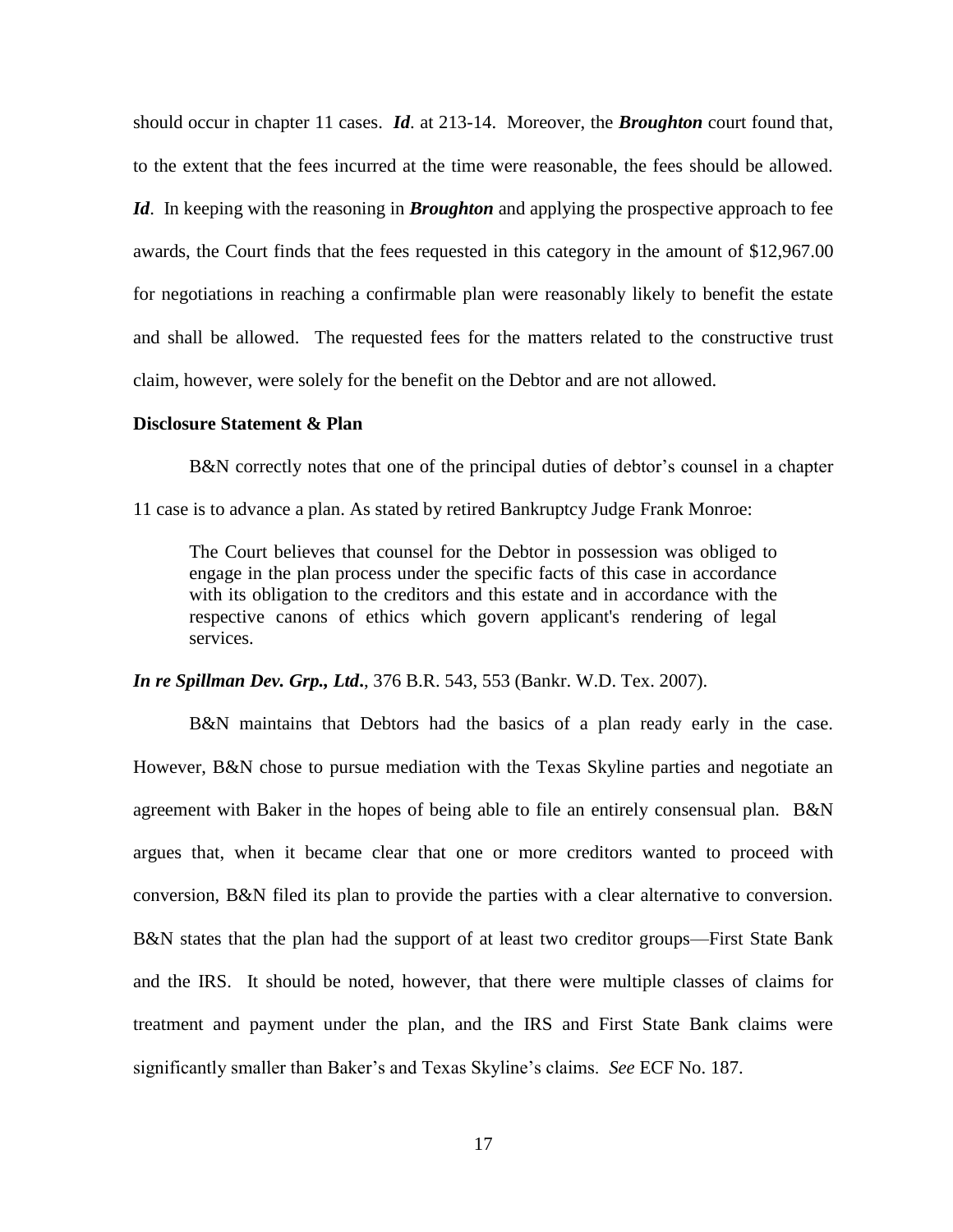The proposed plan incorporated the agreement which Baker had previously accepted and relied on a trustee to liquidate property for the benefit of creditors. The Plan provided for dedicating disposable income from Debtors and securing the obligation to unsecured creditors with a life insurance policy on the life of Woerner. B&N submits that, because the Court converted the case prior to allowing a hearing upon the plan, creditors were not given the opportunity to vote and the possible success of the plan is unknown. That said, creditors were afforded the opportunity to object at the hearing on the Motion to Convert with full knowledge that a plan had been filed. No creditors appeared in support of Debtors' opposition to conversion to chapter 7.

This is the most difficult aspect of B&N's fees to resolve. The undersigned judge presided over all of the proceedings through conversion to chapter 7 and adjudicated four dischargeability actions against Debtors. The Court had the definite conclusion early in the case that, notwithstanding B&N's efforts, there was never going to be a consensual plan. While the Court commends B&N's efforts at mediation, Debtors' pre-existing misappropriation of partnership assets that precipitated the filing of chapter 11 case, coupled with the repeated misrepresentations in schedules and Debtors' lack of credibility, leads this Court to the firm conclusion that this case was doomed from the start.

As such, this Court must balance the professional duty of the lawyer to represent the chapter 11 individual debtor against whether the services were reasonably necessary at the time they were rendered. In doing so, the Court believes that it should not reach the merits of whether a chapter 11 plan could be confirmed, but rather, could the case have proceeded to confirmation hearing in the context of a motion to convert the case to chapter 7. Under the circumstances of this case, the Court concludes that, based on the record before it, the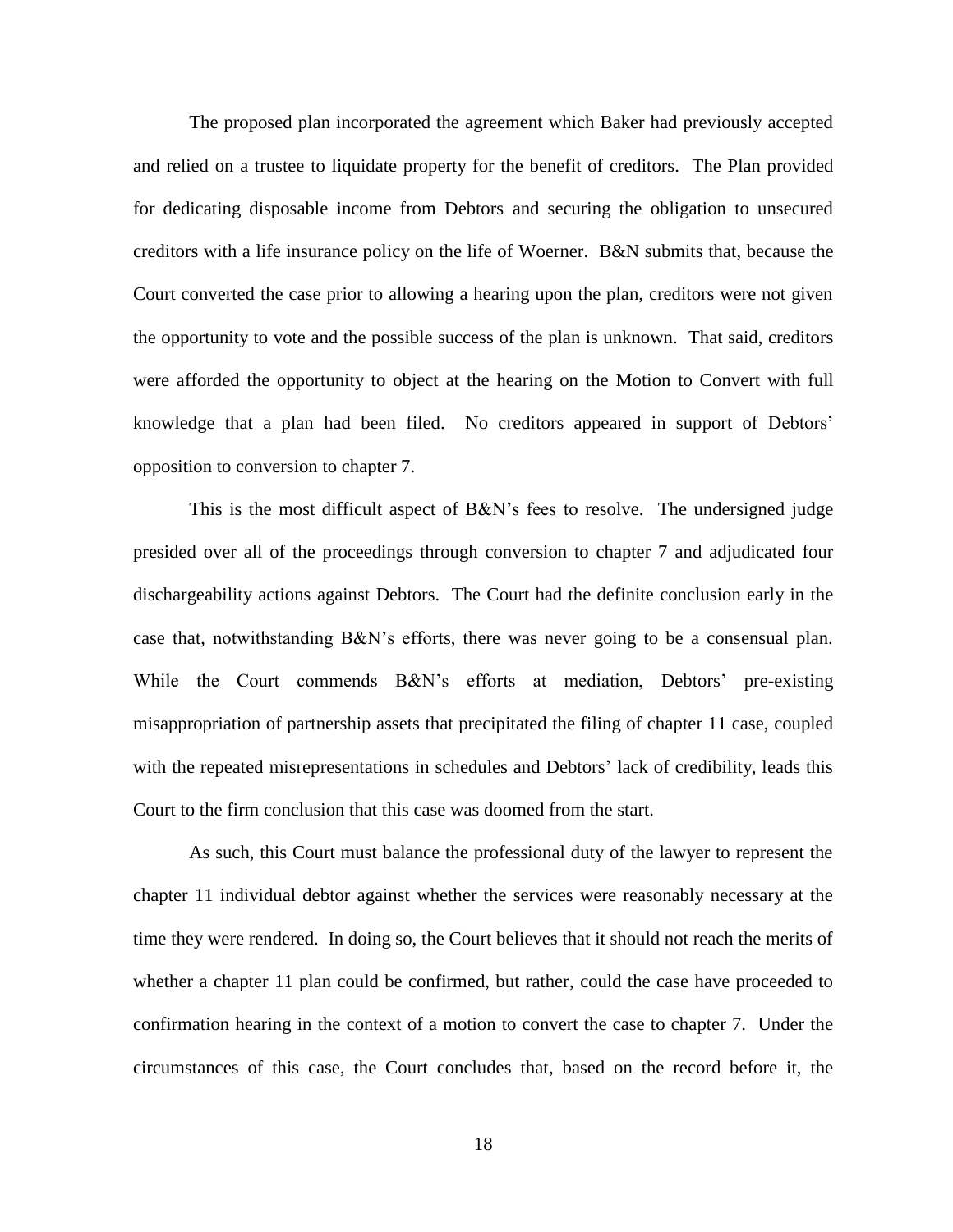services related to the Disclosure Statement and Plan were not reasonably necessary at the time they were incurred. The Court understands the argument that the filing of a chapter 11 plan afforded creditors the prospect of repayment; however, that possibility is not supported by the record recognizing the lack of creditor support at the time of conversion to chapter 7. The fees requested in this category in the amount of \$13,075.00 will not be allowed.

#### **Employment & Fees**

Previously, the Court denied all fees in this area. United States District Judge Sam Sparks allowed \$787.50 in this category attributed to preparation of the application of Barron & Newburger, P.C. This category also included fees for preparing applications to employ Mark Cohen and Dan Krocker as special counsel, and Jeff Heard, an accountant. Each of these applications was filed during Period One and approved by the Court. B&N argues that one of the duties of debtor's counsel is to ensure that the estate properly employs all professionals who are to assist the debtor-in-possession. These fees were reasonable at the time. The Court agrees that the hiring of professionals and B&N's assistance with the professional fee applications was reasonable at the time the services were rendered. Fees in the amount of \$3,172.50 in this category are, therefore, allowed in full.

#### **Filing Schedules & SOFA**

The Court allowed \$2,500.00 and denied \$2,500.00 for services related to preparing and filing schedules and amended schedules based upon *In re Matthews*, 154 B.R. 673 (Bankr. W.D. Tex. 1993). Of the total amount requested, \$3,661.00 related to the initial schedules and statement of financial affairs filed in May 2010; \$1,127.50 related to amended schedules and statement of financial affairs filed on November 2, 2010; and \$211.50 related to an amended statement of financial affairs filed on February 2, 2011. B&N states that most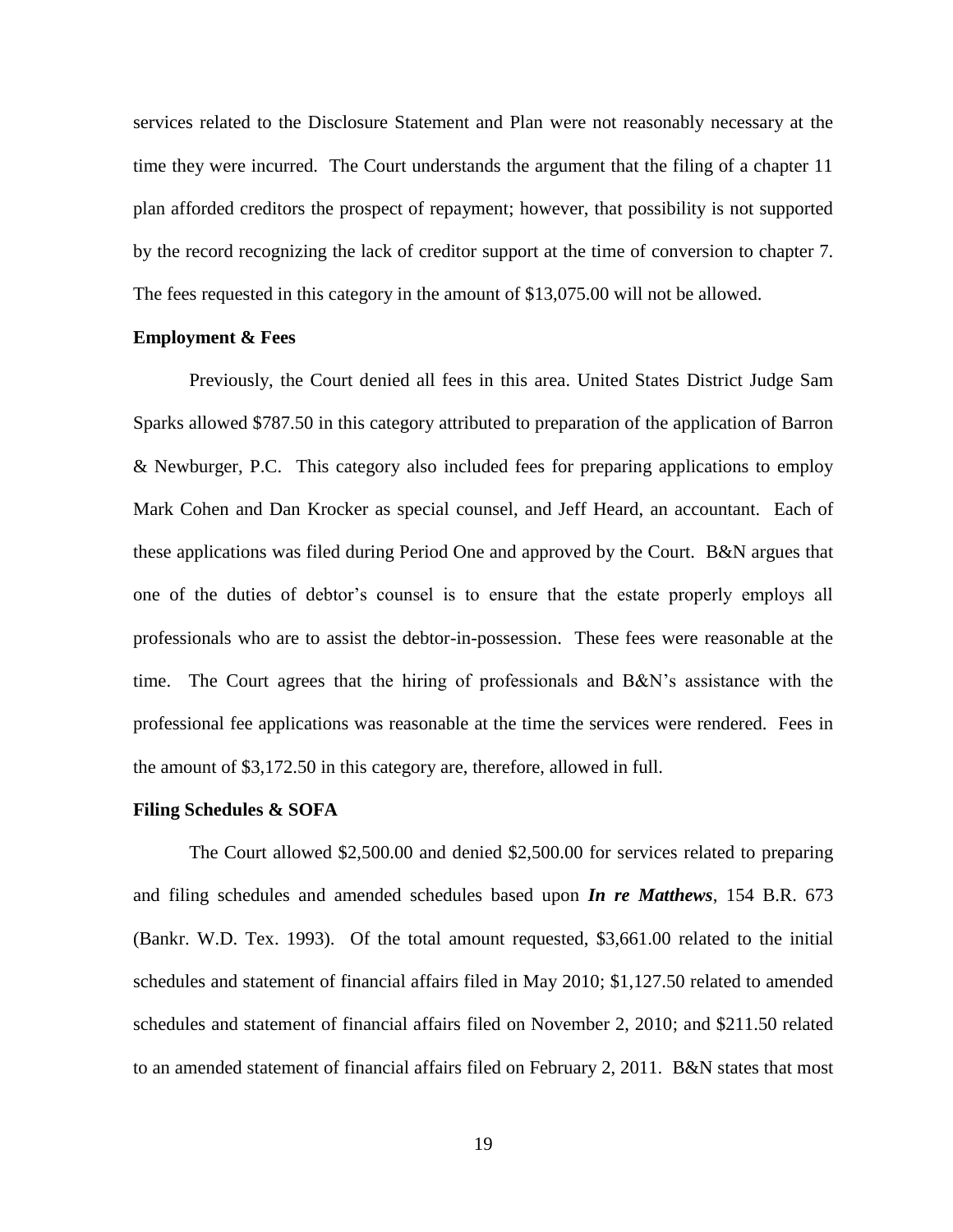of the fees related to the initial schedules and statement of financial affairs. B&N maintains the evidence established that, rather than simply relying on values provided by Debtors, counsel obtained a third party appraisal upon Debtors' personal property and obtained spreadsheets from the Debtor to establish the basis for his valuation of the partnership interests. B&N states that, as a result of its efforts, several additional assets (all valued collectively at less than \$10,000) were discovered and added to the schedules. The Statement of Financial Affairs was also amended to disclose additional transactions. B&N also points out that in, January 2011, counsel learned that one of the items added to the SOFA listed certain guns as having been transferred to the wrong party.

B&N submits that this was not a case at all similar to *In re Matthews*, where counsel received information that it believed to be inaccurate and made numerous unsuccessful efforts to correct it. The initial schedules listed 95% of the Debtor's assets. Upon learning of errors, B&N made one amendment to the schedules and two amendments to the SOFA. B&N posits that this is what any responsible counsel would have done. B&N suggests that, even if the Court believes that counsel should have withdrawn at the first hint of impropriety, counsel still had an ethical obligation to repair the error.

Even accepting B&N's argument that *Matthews* does not apply to the circumstances of this case, the Court still finds that fees requested in this category are excessive. Simply put, schedules and a statement of financial affairs are customary in all bankruptcy cases. Moreover, the preparation of schedules in a chapter 13 individual case and those in an individual chapter 11 case are not that different. What distinguishes chapter 13 and individual chapter 11 cases is many times the amount of debt involved. The Court recognizes that the cost of a chapter 11 case is more than a chapter 13, but questions why it